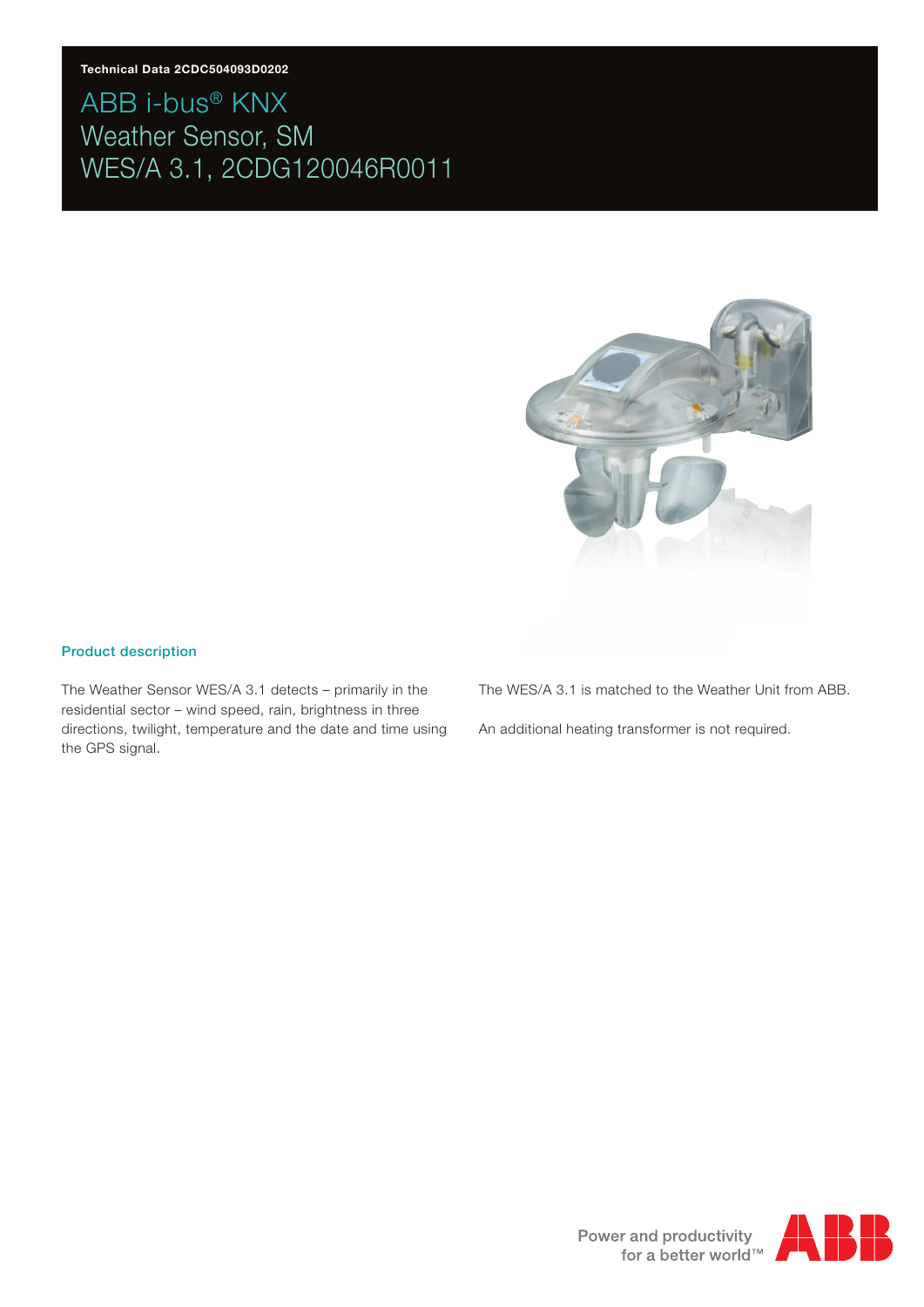### Technical data

| Supply                             | Voltage                                                           | $24 VDC + 2 V$                                                         |
|------------------------------------|-------------------------------------------------------------------|------------------------------------------------------------------------|
|                                    | Current                                                           | 200 mA                                                                 |
|                                    | Power                                                             | 0.38 W, when heating switched off<br>4.15 W, when heating switched on  |
| Connections                        | Electrical supply                                                 | 1 (0 V potential)                                                      |
|                                    | Electrical supply                                                 | 2 (24 V potential)                                                     |
|                                    | Serial data communication                                         | A (RS 485)                                                             |
|                                    | Serial data communication                                         | <b>B</b> (RS 485)                                                      |
| <b>Connection terminals</b>        | <b>RS 485</b>                                                     | Bus connection terminal, 2x (yellow/white)<br>0.8 mm Ø, single core    |
|                                    | Supply                                                            | Terminal, 2-pin, screwless<br>Wire end diameter 0.41.5 mm <sup>2</sup> |
| Cable length                       | Between the Weather Unit and Weather Sensor                       | 100 m                                                                  |
| Cable length / cable cross-section | P-YCYM or J-Y(ST)Y                                                | $2 \times 2 \times 0.8$                                                |
| Temperature range                  | Power                                                             | $-25 °C+60 °C$                                                         |
|                                    | Transport                                                         | $-25 °C+70 °C$                                                         |
|                                    | Storage                                                           | $-25 °C+60 °C$                                                         |
| Ambient conditions                 | Atmospheric pressure                                              | Atmosphere up to 2,000 m                                               |
| Mounting                           | Wall fastening                                                    |                                                                        |
| Installation position              | Horizontal                                                        |                                                                        |
| <b>Dimensions</b>                  | $L \times W \times H$                                             | 227 x 121 x 108 mm                                                     |
| Housing/color                      | Plastic, transparent                                              |                                                                        |
|                                    | 2 cable entries                                                   |                                                                        |
| <b>Protection type</b>             | <b>IP 44</b>                                                      | To DIN EN 60 529                                                       |
| <b>Protection class</b>            | $\mathbb{H}$                                                      | To DIN EN 61 140                                                       |
| <b>Isolation category</b>          | Overvoltage category                                              | III to EN 60 664-1                                                     |
|                                    | Pollution degree                                                  | 3 to DIN EN 60 664-1                                                   |
| Fire classification                |                                                                   | $V-2$                                                                  |
| CE mark                            | In accordance with the EMC guideline and low<br>voltage guideline |                                                                        |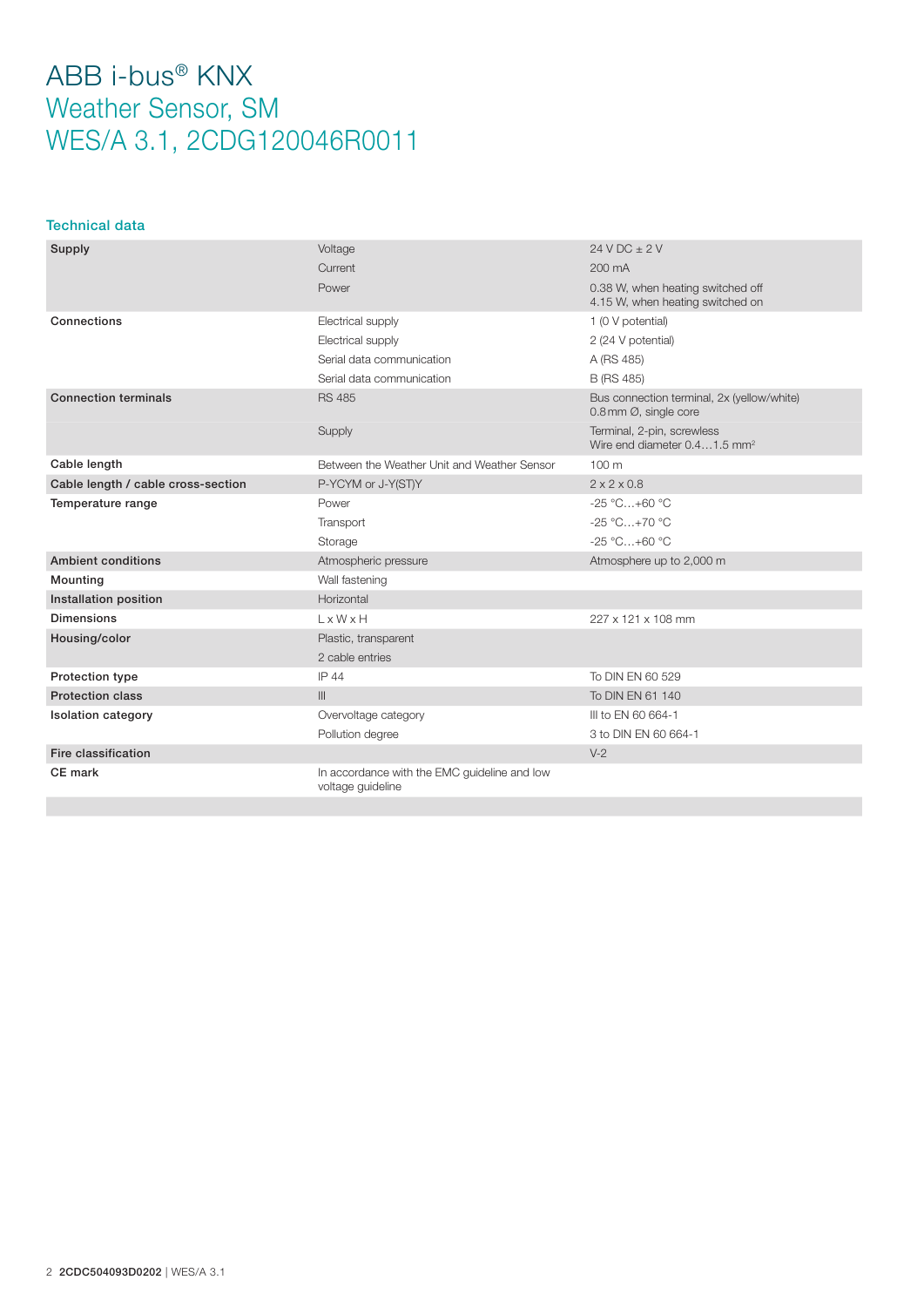| Sensors                       | 3 x brightness sensors (center, left, right)                                                                    |                                                                                                                                                                                                                                                                                    |
|-------------------------------|-----------------------------------------------------------------------------------------------------------------|------------------------------------------------------------------------------------------------------------------------------------------------------------------------------------------------------------------------------------------------------------------------------------|
|                               | 1 x wind sensor                                                                                                 |                                                                                                                                                                                                                                                                                    |
|                               | 1 x temperature sensor                                                                                          |                                                                                                                                                                                                                                                                                    |
|                               | 1 x rain sensor                                                                                                 |                                                                                                                                                                                                                                                                                    |
|                               | 1 x GPS receiver                                                                                                |                                                                                                                                                                                                                                                                                    |
| Brightness sensors / twilight | Total measurement range<br>(max. measurement range)                                                             | 0 100,000 Lux<br>(130,000 Lux)                                                                                                                                                                                                                                                     |
|                               | Accuracy                                                                                                        | ± 25%                                                                                                                                                                                                                                                                              |
|                               | Measurement range<br>Resolution                                                                                 | 0100 Lux<br>1 Lux                                                                                                                                                                                                                                                                  |
|                               | Measurement range<br>Resolution                                                                                 | 10010,000 Lux<br>10 Lux                                                                                                                                                                                                                                                            |
|                               | Measurement range<br>Resolution                                                                                 | 10,000100,000 Lux<br><b>100 Lux</b>                                                                                                                                                                                                                                                |
| Daylight                      | $Day \Rightarrow$ Night<br>$Night \gg Day$                                                                      | Under 10 Lux is night<br>Over 10 Lux is day                                                                                                                                                                                                                                        |
| Wind sensor                   | Total measurement range<br>(max. measurement range)                                                             | $024$ m/s<br>$(030 \text{ m/s})$                                                                                                                                                                                                                                                   |
|                               | Accuracy                                                                                                        | $2.515$ m/s $\pm$ 20 %<br>1524 m/s $\pm$ 30 %                                                                                                                                                                                                                                      |
|                               | Resolution                                                                                                      | $0.5$ m/s                                                                                                                                                                                                                                                                          |
|                               | Jump response                                                                                                   | 5 s at 515 m/s                                                                                                                                                                                                                                                                     |
| Temperature sensor            | Total measurement range                                                                                         | $-25+60$ °C                                                                                                                                                                                                                                                                        |
|                               | Accuracy                                                                                                        | At least $\pm$ 2 °C                                                                                                                                                                                                                                                                |
|                               | Resolution                                                                                                      | 0.1 °C                                                                                                                                                                                                                                                                             |
| Rain sensor                   | Power consumption at 24 V                                                                                       | 3.77 W, heating 100 % (max.)<br>At 10 °C, no rain and a heating power of 3 W,<br>the rain sensor will dry within 5 min.<br>The heating power is adjusted automatically between<br>0 % (off) and 100 % (max.).<br>The heating is switched on when the Weather Sensor<br>is started. |
|                               | Function                                                                                                        | Rain/no rain                                                                                                                                                                                                                                                                       |
| Radio receiver                | <b>GPS</b><br>Acquisition mode:<br>Current / power<br>Tracking mode:<br>Current / power<br>Chipset<br>Frequency | Date and time<br>45 mA / 81 mW, at 1.8 V<br>35 mA / 63 mW, at 1.8 V<br>SIRFstarlV<br>1575.42 MHz ± 1.023 MHz                                                                                                                                                                       |
|                               | Communication                                                                                                   | Galileo satellites                                                                                                                                                                                                                                                                 |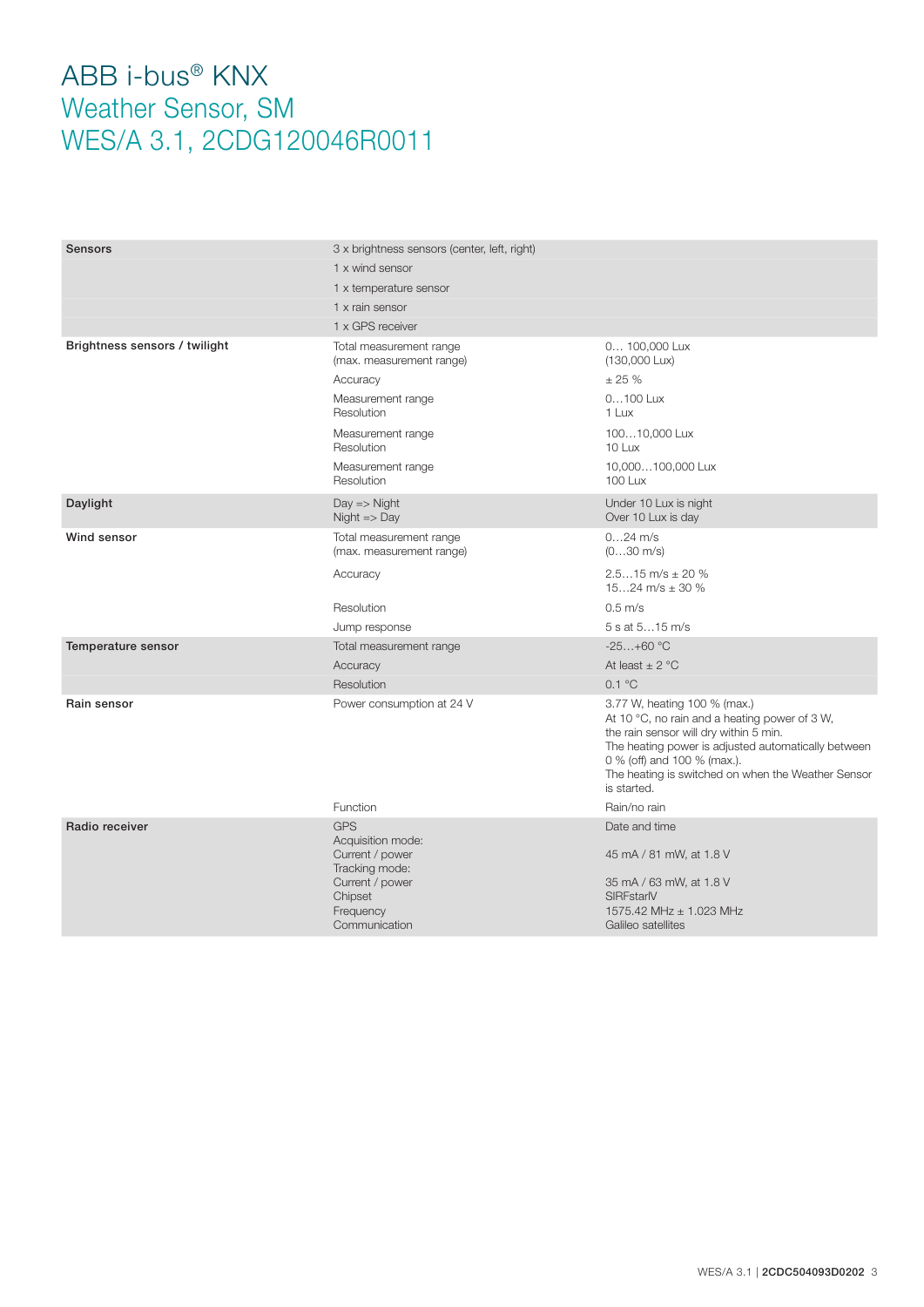#### Note

For a detailed description of the application see *"Weather Unit WZ/S 1.3.1.2, Weather Sensor WES/A 3.1"* product manual. It is available free-of-charge at *www.abb.com/knx*.

ETS and the current version of the device application are required for programming.

The current version of the application is available on the Internet for download at *www.abb.com/knx*. After import into ETS, it appears in the *Catalogs* window under *Manufacturers/ABB/Input/ Weather Unit*.

The device does not support the locking function of a KNX device in ETS. If you use a *BCU code* to inhibit access to all the project devices, it has no effect on this device. Data can still be read and programmed.

### Note

Facade control is not possible with the Weather Unit WZ/S 1.3.1.2. Please use the Weather Station WS/S for this. The WES/A sensor combined with the Weather Unit is suitable for small to mediumsized buildings. The facade structure, wind conditions and local influences should also be considered with these buildings.

#### **Note**

#### Backward compatibility of the devices

The MDRC devices and sensors are backward compatible and can be interchanged, although the following restrictions must be taken into account:

For WES/A 3.1 in combination with the WZ/S 1.1:

The Weather Unit does not detect that the wind sensor is faulty.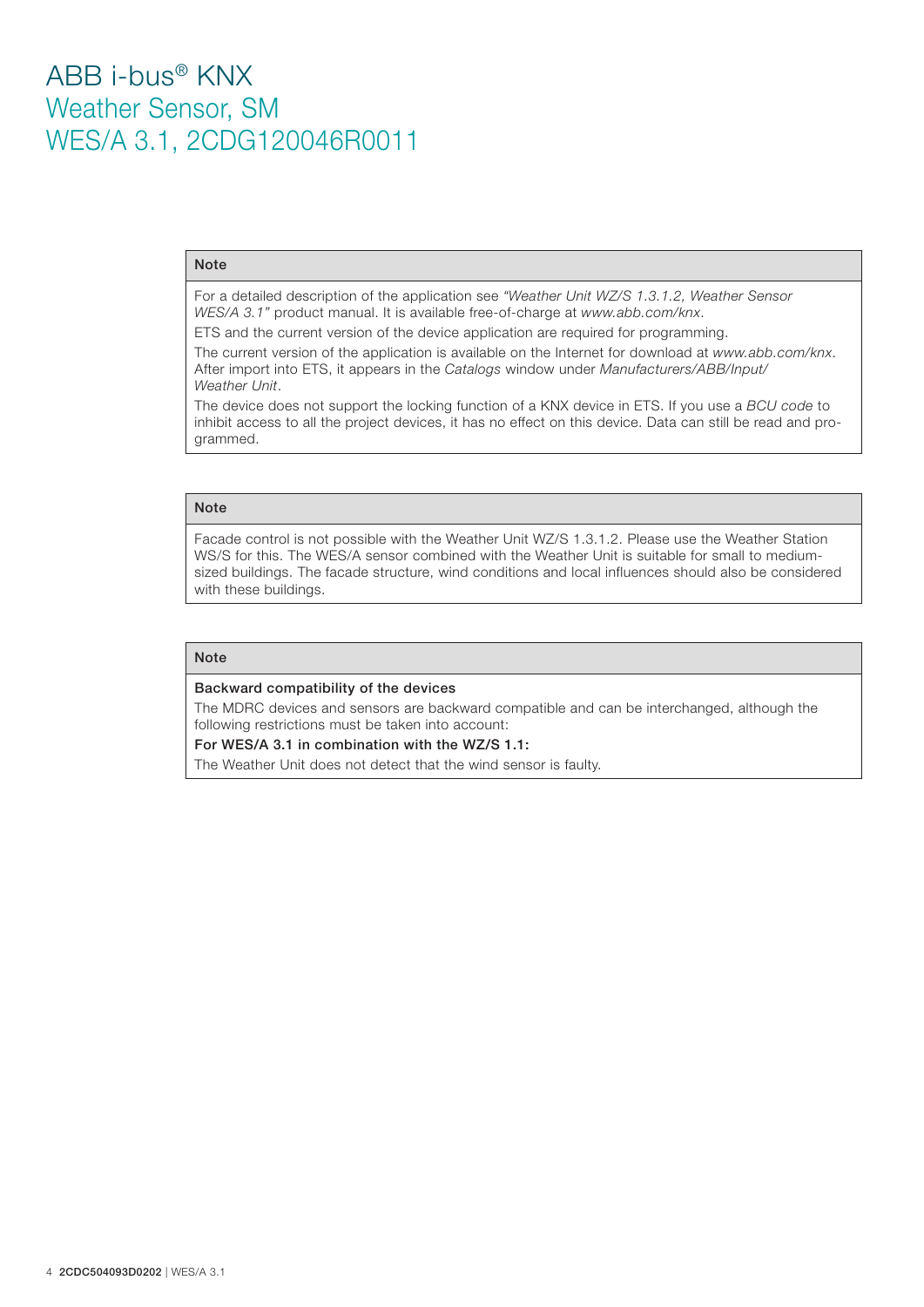





- 2CDC072028F0013 2CDC072028F0013
- 1 Wall socket
- 2 Cable entry
- 3 Fixing
- 4 Wire stripping length for left terminal
- 5 Electrical supply
- 6 Data communication
- 7 Wire stripping length for right terminal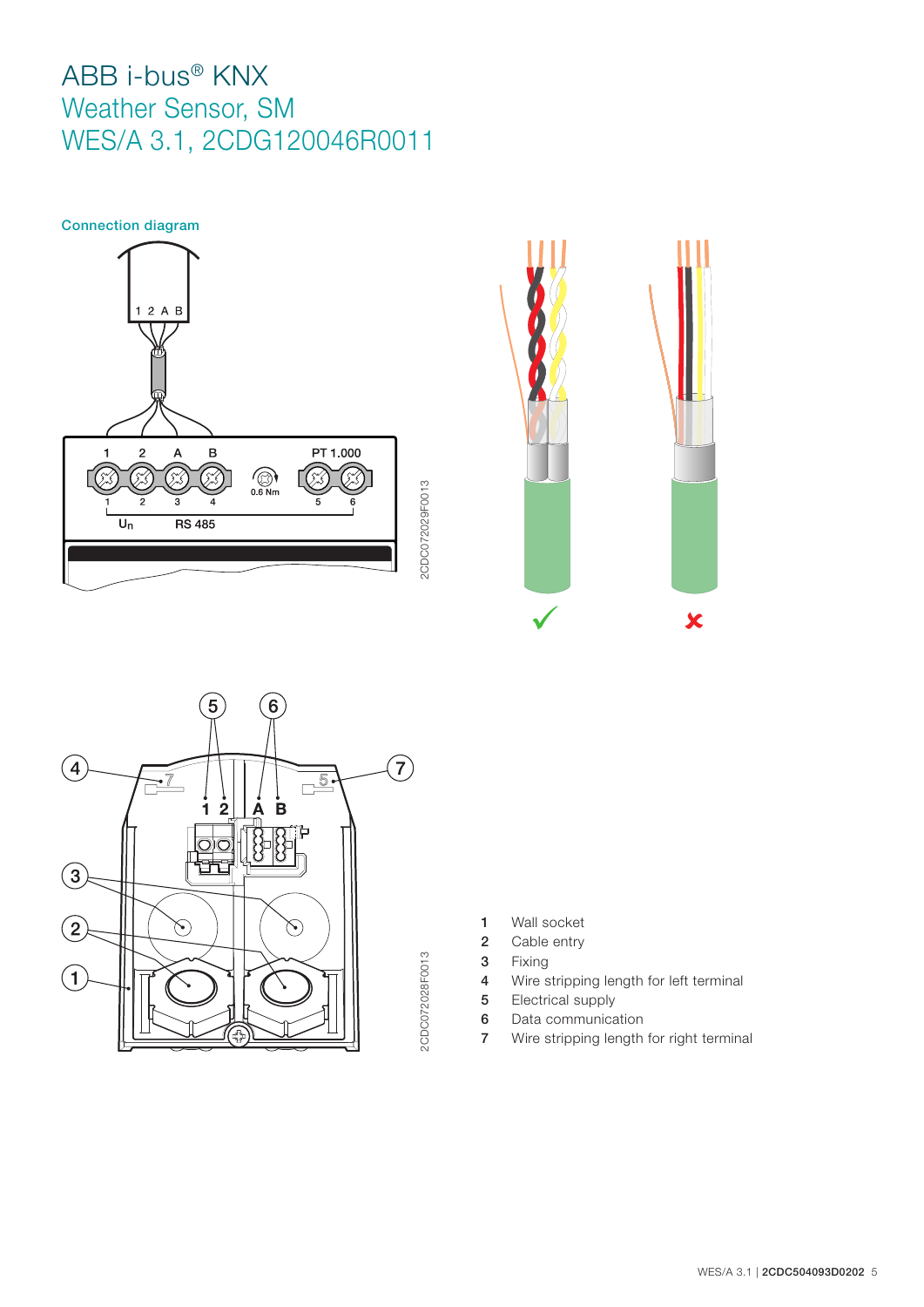### Arrangement of the sensors



- 1 Brightness sensor left
- 2 Brightness sensor center
- 3 Brightness sensor right

### Dimension drawing

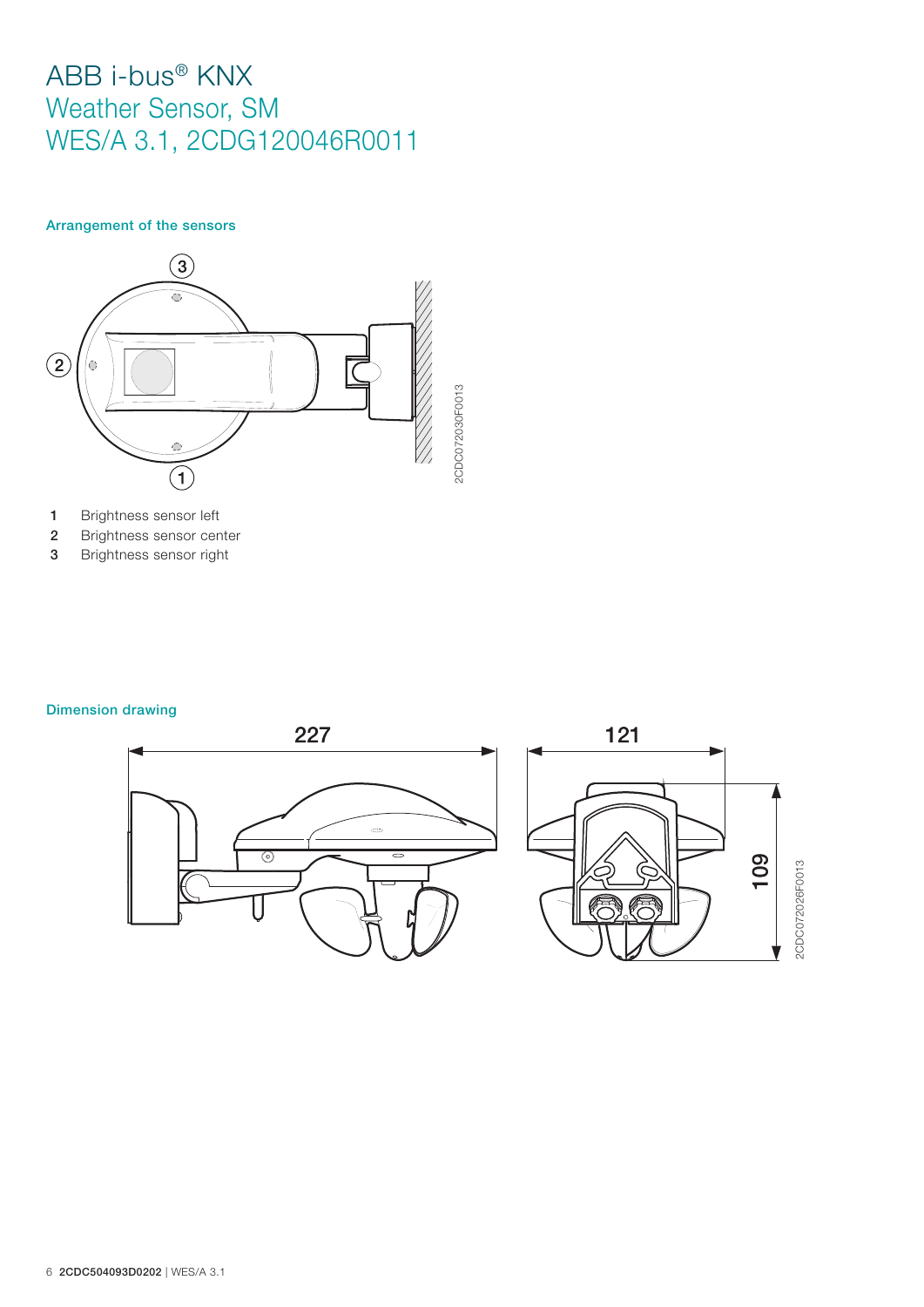Notes